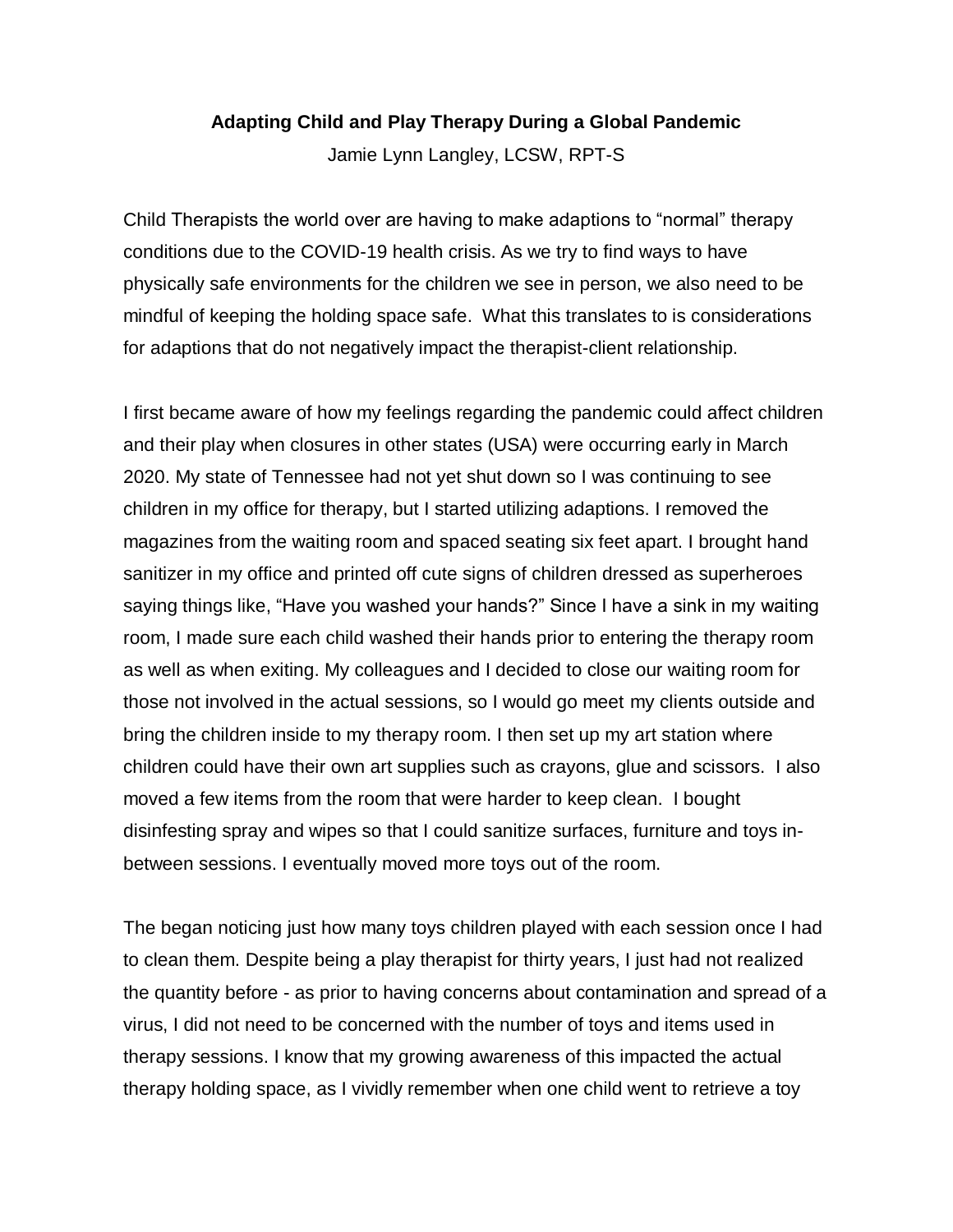from a shelf but looked to me first, as in asking permission. Before this I had not directed her use of toys, but my growing awareness was giving a signal to her that "it is not okay to play with everything." I realized then that I had to make a shift. Thankfully, the weather improved and I was able to complete the week doing therapy sessions outdoors, as I often incorporate nature in my therapy practice. Being outside just felt safer to do amidst all the growing concerns of the pandemic. Tennessee was then issued Shelter-In-Place recommendations by the governor and the therapists in our practice agreed to stop in-person sessions at that time. My concerns about the playroom safety were temporarily placed on hold as I spent the next several weeks training for and transitioning to tele-health.

Despite the success I have found with using tele-health, I did become concerned with my therapy room once again when one of my younger clients was not able to make the transition to telehealth. I began to think about what I could do that could help us both be as safe as possible for in-person sessions. I really wanted to find a better way to manage the toys and materials in my therapy room without my concerns about contamination. I went to my office and removed items that were harder to keep clean, such as stuffed animals and all of my puppets except for my large ones that I often refer to as my "co-therapists." I also took out any duplicates or things that may be "extra." My sandtray figures are already in a cabinet with doors, so these remained shut and I removed my sandtray from my office.

It should also be noted that removing beloved therapeutic items from the therapy room is not an easy task, and there is a grieving process we as therapists need to prepare for. Many of us have carefully chosen what we use in our therapy, so removing items can be a loss for us. I certainly felt impacted by the removal of my puppets. We also must consider the feelings of the children when they return to inperson sessions, as they also may feel grief and loss regarding some items that have been removed from the room. Helping them prepare for these changes is important.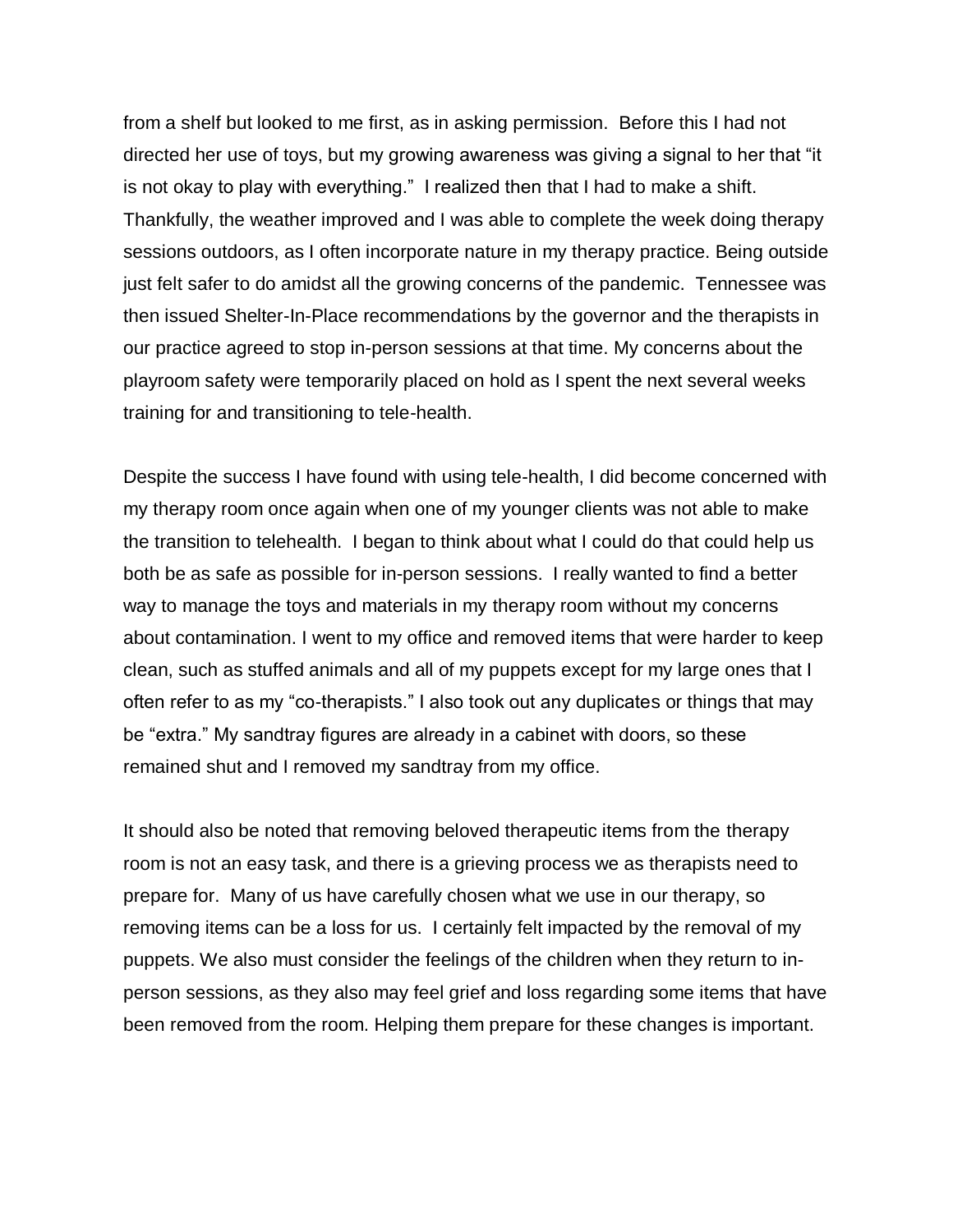I then looked at the plastic boxes I normally use to provide Sandtray trainings and became inspired about having small items that could be placed in each box for a child to use for in-person therapy. I refer to them as personal therapy kits (paper bags or plastic baggies could work as well). My rationale for these kits is that they would help to alleviate some of the contamination concerns.

When considering what to put in these kits, I immediately had some initial ideas and started sharing these budding thoughts on Facebook. I heard from other therapists that they loved the idea, and many shared ideas of things to include in the kits. Lisa Remey, a play therapist and colleague from Texas, shared some great ideas with me. As we continued sharing ideas with one another, we then decided to put on webinars to help other child and play therapists address the challenges of doing inperson therapy during this pandemic. Feedback on our webinars from both experienced and novice therapists has been very positive!

When considering what to include in the kits, we drew inspiration from Dr. Garry Landreth who asserts: "Toys and materials should be selected, not collected" (Landreth, 2012.) This means that whether we are using items in a larger play space or within a kit, we need to be intentional regarding what is included. Rather than giving an exact list per se, what we have instead offered is to use the four categories often utilized when putting together a play therapy space. These categories are Real Life/Nurturing, Aggression Release/Anger, Creative Expression and Fantasy. The first three categories stem again from Dr. Landreth and his book "*Play Therapy: The Art of the Relationship*" (Landreth, 2012) and also some slight additions including the fourth category of Fantasy from Dr. Dee Ray's book "*Advanced Play Therapy*" (Ray, 2011). There are then intentional selections to choose from within these categoriessuch as dolls, family figures and cars in Real Life/Nurturing, army figures and aggressive animals like sharks and snakes in Aggression Release/Anger, all kinds of items for Creative Expression like crayons, playdough, paper and popsicle sticks, and then Fantasy options like dragons, wizards, fairies and magic wands.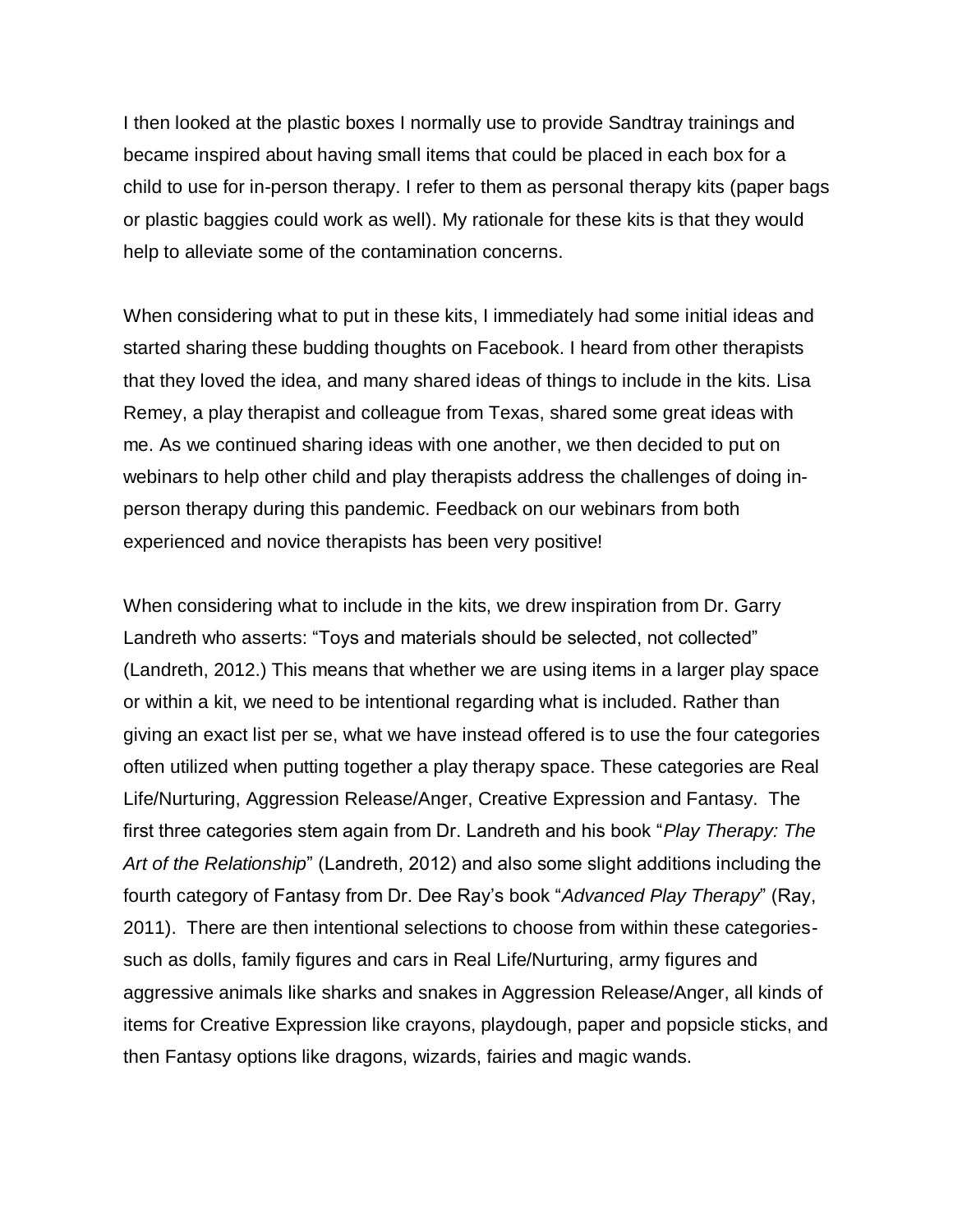Items from nature can also be included in these kits, such as acorns, pinecones and stones. A child could gather these and bring into the therapy session for creative activities. Another option is for the therapist can take the child outdoors to gather nature items found on the ground. For therapists who utilize sandtray therapy, a small container of sand or kinetic sand can be part of the kit. I use plastic boxes with blue lids, and then the blue lid can be used to place the sand in for the session as a minisandtray.

Deciding what to include in the kits should be grounded in the theoretical approach of the therapist. One who is primarily oriented in Child Centered Play Therapy (CCPT) would likely choose to pre-assemble the kits to all be the same. Others who utilize a variety of child therapy approaches will most likely create different kits for each client, depending on the unique therapeutic needs and interests of the child. I have found some great items to purchase in bulk, such as peg people as family figures. Children like the kits and feel a sense of "ownership" in that they belong to them for the duration of their therapy experience. The knowledge that these items will not be shared by others is a unique experience for many children.

The big question is- "Can effective therapy be done with so few of toys that would fit in a plastic shoe box?" My answer is a resounding "Yes!" One study conducted in 2018 at the University of Toledo in Ohio compared toddlers' play with four and sixteen toys. They found that the play was longer and more creative with the fewer toys, suggesting "an abundance of toys present reduced quality of toddler's play." (Dauch et al., 2018) I have observed occasions when some children are almost overwhelmed with the amount of toy choices in a therapy space. We may find that children in therapy will become more creative with the items in their personal play therapy kits.

I recently experienced this myself when I took an on-line expressive arts training in which the trainer mailed all participants a few magazine clippings and some other supplies. Despite the limited number of pictures available to me for the activity, I was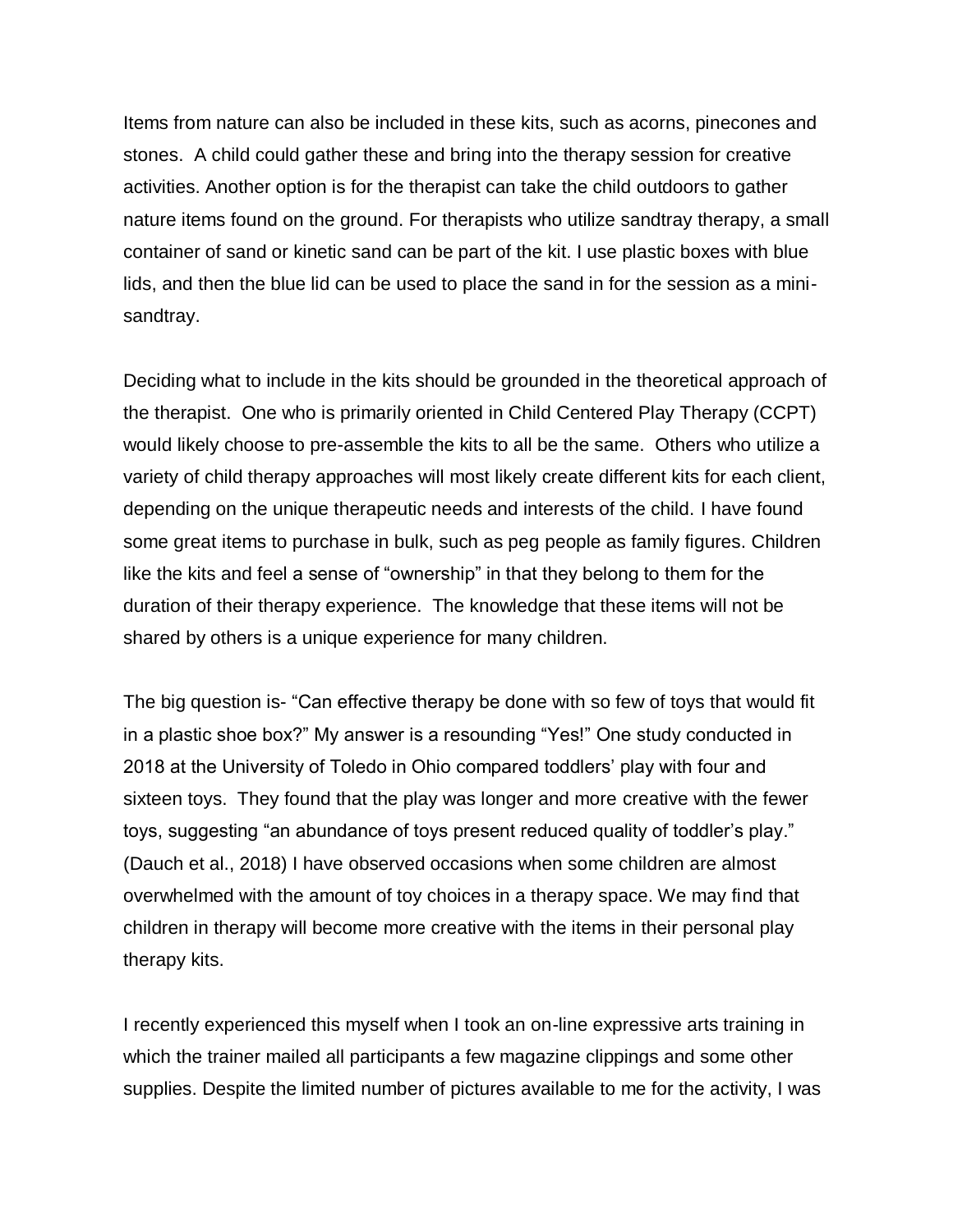able to use them in a way that spoke to me, as did the other participants. Translating this to toys and therapy, this is what our clients will be able to do- they will use what they have in a way that is needed. Just another reminder for us to "trust the process." This type of creativity can often be under-utilized by children when there are so many toys in our therapy rooms. Dr. Janet Courtney put the importance of creativity with play in this way: "Creativity is the novel product or art produced as a result of imagination and play that ultimately activates our highest potentiality of selfactualization" (Courtney, 2020.) In other words, imagination plus play equals creativity.

Children do not need to have "everything" in a box or kit. But if they have creative supplies, then a child can make something that is needed, or pretend for one toy to be another. I have personally found some of the most powerful sessions have occurred when a child or teen has created a needed image, symbol or even puppet as part of their healing process. Not all creative materials need to be kept in the kit. I use a "creativity basket" in my therapy room that holds paper bags, coffee filters, buttons, socks, paper plates, pipe cleaners, yarn, and other items. The child can direct for me to choose the items needed, and then place these requested items into their kit.

The question of storage for these personal therapy kits is an important issue to consider, especially in regard to confidentiality. A child can color a label for their box to help identify it as theirs, or boxes could have initials. If storage options are available, the boxes could be kept in a closet or turned to the side on shelves and the therapist would then retrieve them for each session.

It is important to explain to clients the shift from a fully equipped playroom to the use of personal therapy kits. It is helpful to tell clients during a tele-health session that when they return to in-person sessions, the therapy room will look a little different for a while and some toys will not be in the room because they are too difficult to clean. I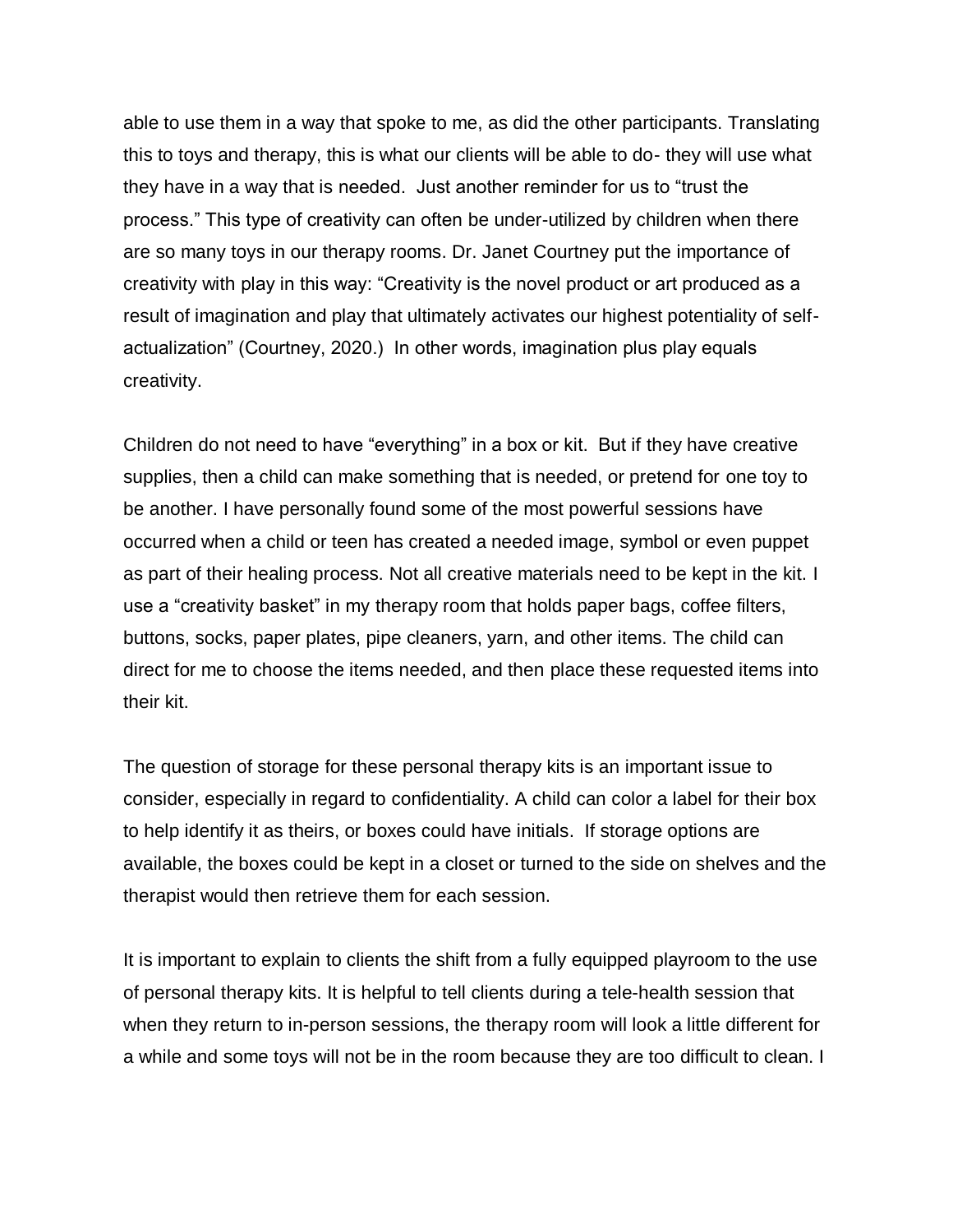also tell them that they will be able to assemble their own personal therapy kit. This is also the time a therapist could explain if they will be wearing a mask, face shield, etc.

Despite these changes and challenges, child and play therapy can occur during this time of a global pandemic without significantly compromising the healing space we provide. Incorporating ideas like personal therapy kits and reducing toys in our therapy room can provide opportunities for more creativity and enhanced therapeutic experiences. We might even decide that there are some toys we will not bring back to the therapy room, as we possibly had "too much." We may discover that therapy with less can be more. I describe this adaptive way of doing therapy as much like the summer day camp experience- we will have minimal yet intentional supplies, utilize lots of creativity, and include positive outdoor experiences when possible. I believe these changes have the potential to provide our clients with a more powerful and healing therapeutic experience!

### **References**

Courtney, J. A. (2020). *Healing child and family trauma through expressive and play therapies: art, nature, storytelling, body & mindfulness*. New York: W.W. Norton & **Company** 

Dauch, C., Imwalle, M., Ocasio, B., and Metz, A. (2018). The influence of the number of toys in the environment on toddlers' play. *Infant Behavior and Development.* <https://doi.org/10.1016/j.infbeh.2017.11.005>

Landreth, G. L. (2012). *Play therapy: the art of the relationship*. New York, NY: Routledge.

Ray, D. C. (2011). *Advanced play therapy: essential conditions, knowledge, and skills for child practice*. London: Routledge.

### **Biography**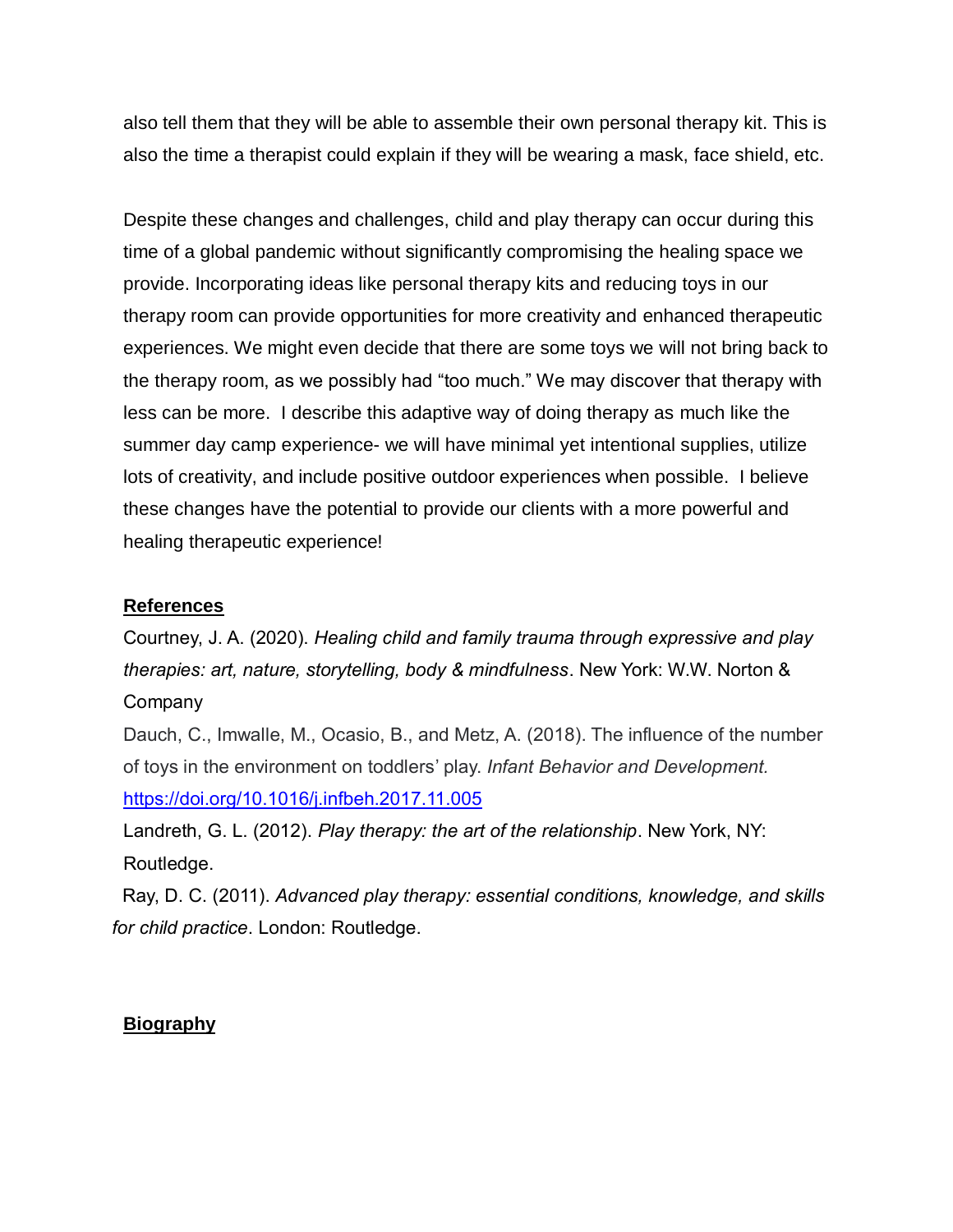Jamie Lynn Langley, LCSW, RPT-S has practiced as a child and family play therapist for over thirty years, the first twenty-seven were in community mental health. Currently in private practice in Smyrna, Tennessee she also provides supervision for those working towards licensure as a LCSW or LPC as well as the RPT credential. Jamie incorporates expressive arts, sandtray and nature as part of the play therapy she provides. She is a co-founder of the TN Association for Play Therapy and is currently the President. She also serves on several committees for the Association for Play Therapy, including as the current Chair of the Registration and Continuing Education Committee. Most recently Jamie helped co-found the World Association for Sand Therapy Professionals and serves on the board of Directors. She has also taught adjunct at two universities, currently as an Adjunct Professor for Middle TN State University in the Social Work Dept. Jamie has presented nationally and internationally, often providing training for those getting started in both play therapy and sandtray therapy. She has also been more involved in writing, including a chapter in the recent publication of *Game Play, 3rd ed.(2020)* by eds. Charles Schaefer and Jessica Stone, entitled: "Utilizing Games to Build Resilience in Children Impacted by Divorce." Jamie is currently involved in a collaborative book project about incorporating nature in play and expressive therapies.<https://www.jamielynnlangley.com/>

### **Jamie's Upcoming Webinars:**

"From Surviving to Thriving! Pandemic Challenges Facing Children, Teens and Families"

Thursday, August 20, 2020 10:00 a.m. – 12:00 p.m. (Central, USA) TN Assoc for Play Therapy Pre-Conference <http://www.tna4pt.org/conference--cont-ed.html>

"Play Therapy in a Box: When Less is More" with Lisa Remey, LPC, RPTS Thursday, August 27, 2020 6:00 – 8:00 p.m. (Central / USA) <https://www.lisaremey.com/civicrm/event/info/?reset=1&id=11>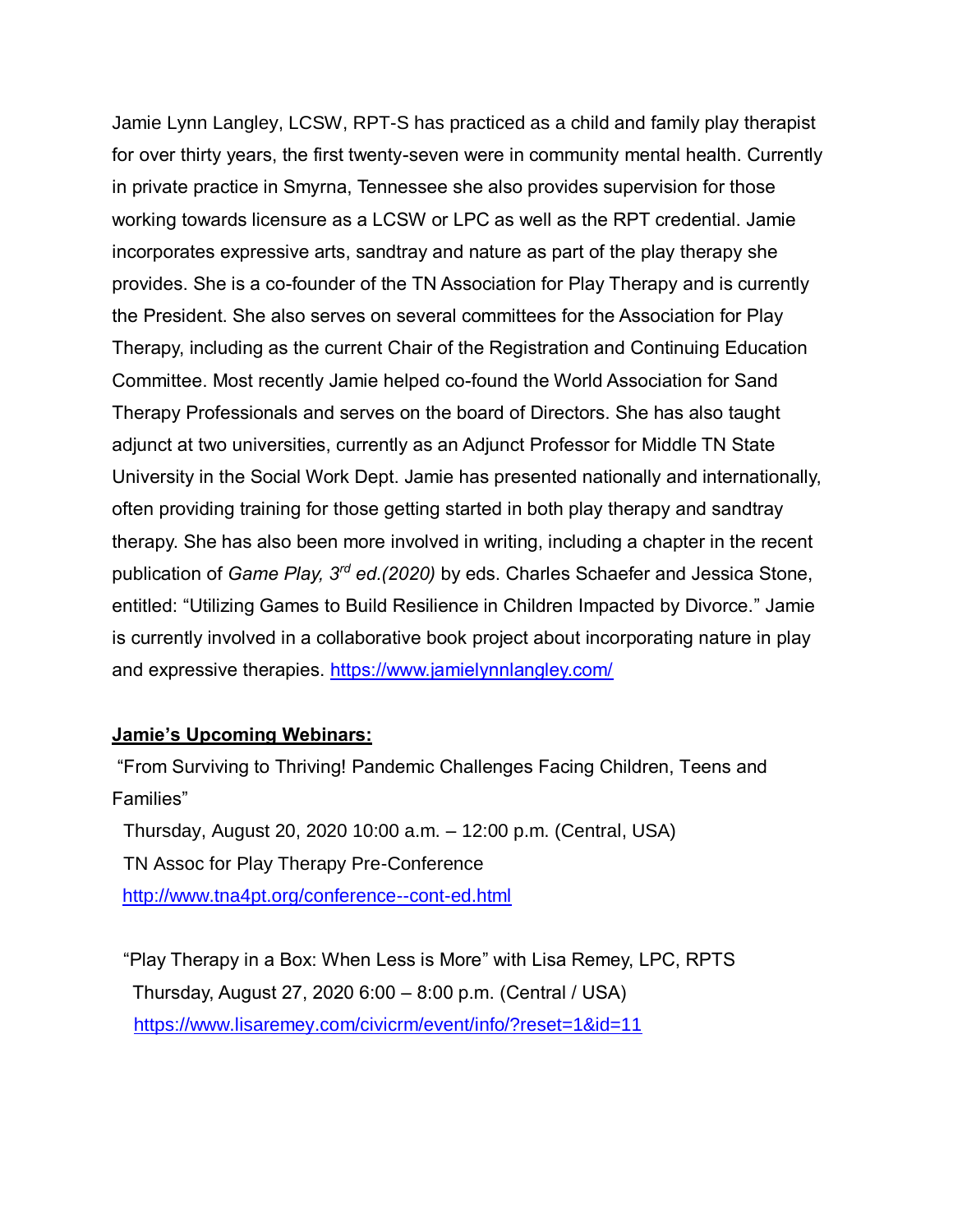## **Additional Resources**

## **When is it Okay to Resume In-person Sessions (APA article)**

https://www.apaservices.org/practice/news/in-person-services-covid-19

### **CDC Cleaning Guidelines**

https://www.cdc.gov/coronavirus/2019-ncov/community/reopen-guidance.html

### **Cleaning Toys**

[https://www.toronto.ca/wp-content/uploads/2020/06/8f8a](https://www.toronto.ca/wp-content/uploads/2020/06/8f8a-cs_telccs_covid_toywashing.pdf)[cs\\_telccs\\_covid\\_toywashing.pdf](https://www.toronto.ca/wp-content/uploads/2020/06/8f8a-cs_telccs_covid_toywashing.pdf)

## **Cleaners, Sanitizers & Disinfectants**

[https://www.healthychildren.org/English/health](https://www.healthychildren.org/English/health-issues/conditions/prevention/Pages/Cleaners-Sanitizers-Disinfectants.aspx)[issues/conditions/prevention/Pages/Cleaners-Sanitizers-Disinfectants.aspx](https://www.healthychildren.org/English/health-issues/conditions/prevention/Pages/Cleaners-Sanitizers-Disinfectants.aspx)

## **Best Practices for Using Art Supplies Hygienically During the COVID-19 Outbreak**

<https://arttherapy.org/blog-best-practices-using-art-supplies-during-covid-19-outbreak/>

### **Disinfection & Sterilization Guidelines**

<https://www.cdc.gov/infectioncontrol/guidelines/disinfection/index.html>

## **Reopening Guidance for Cleaning and Disinfecting Public Spaces, Workplaces, Businesses, Schools, and Homes**

<https://www.cdc.gov/coronavirus/2019-ncov/community/reopen-guidance.html>

### **Considerations for Wearing Masks and Face Shields**

[https://www.cdc.gov/coronavirus/2019-ncov/prevent-getting-sick/cloth-face-cover](https://www.cdc.gov/coronavirus/2019-ncov/prevent-getting-sick/cloth-face-cover-guidance.html)[guidance.html](https://www.cdc.gov/coronavirus/2019-ncov/prevent-getting-sick/cloth-face-cover-guidance.html)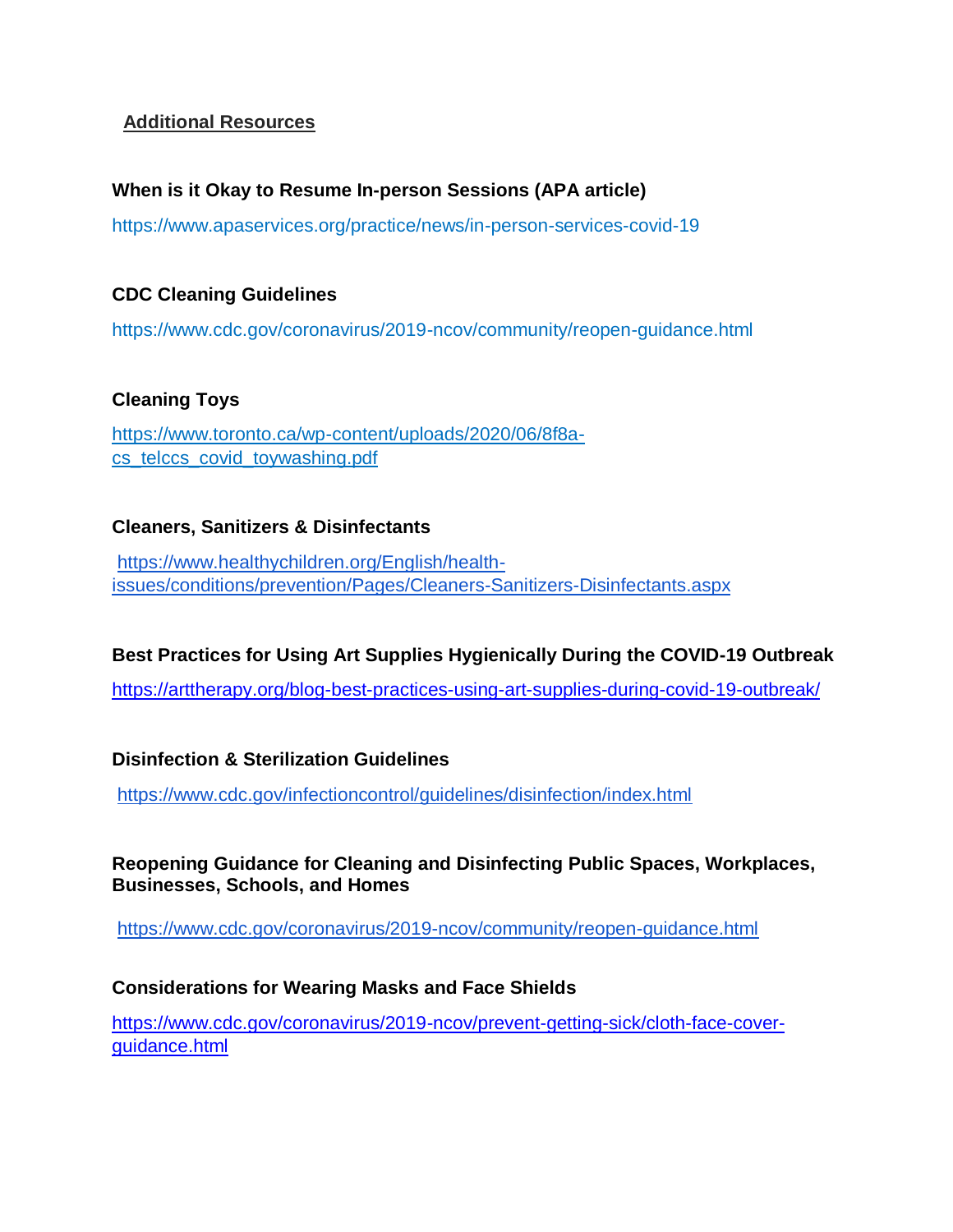# **Tips for a Clean Playroom (Association for Play Therapy)**

This information should not replace guidelines set forth by the Center for Disease Control (CDC) and World Health Organization (WHO).

We have compiled suggestions from play therapists sharing methods and tips to keep your playroom clean in an effort to reduce the risk of coronavirus transmission. While these practices should be in place year-round, it is important to be extra vigilant during this time. You can take steps now to prepare your practices, reduce the risk of transmission and address family concerns.

- Post signs encouraging hand-washing and put hand sanitizers in play rooms, waiting rooms, offices and restrooms.
- Require hand washing with soap and water for at least 20 seconds before entering the playroom. If soap and water are not readily available, use a hand sanitizer that contains at least 60% alcohol.
- Clean frequently touched surfaces and objects daily using a regular household detergent and water prior to disinfection.
- After a toy is touched it does not go back on the shelf. Remove these from the play room to disinfect at the end of your day.
- Consider removing specific items that clearly encourage transmission of saliva such as flutes, whistles, bubbles, harmonicas, baby bottles, etc. If you are not sure how to clean an item you may consider removing it from your play room.
- If a sand tray is used in your play room, review the **[series of videos](https://www.youtube.com/watch?v=rr4jRDM8Wno&feature=youtu.be)** by Jerry Bergosh about cleaning your sand and sand tray.
- Post your cleaning procedures in your office/clinic in order to inform parents that you are taking precautions but also state that it is not possible to ensure that your playroom is completely clear of all infectious contaminants.
- If you suspect that your playroom has been exposed to the coronavirus, view the Center for Disease Control **[Environmental Cleaning and Disinfection](https://www.cdc.gov/coronavirus/2019-ncov/community/home/cleaning-disinfection.html)  [Recommendations](https://www.cdc.gov/coronavirus/2019-ncov/community/home/cleaning-disinfection.html)**.

# **Cleaning Products and Disinfectants**

- EPA-approved **[surface cleaners](https://www.epa.gov/sites/production/files/2020-03/documents/sars-cov-2-list_03-03-2020.pdf)** that are expected to be effective against harder to kill viruses
- EPA-approved **[cleaners for porous surfaces](https://www.americanchemistry.com/Novel-Coronavirus-Fighting-Products-List.pdf)** such as soft toys, rugs, carpets, etc.

# **Communicating with Parents and Clients**

Determine how to stay in touch with parents and families during an outbreak or quarantine. Write a notice outlining how your office will function so you are prepared to discuss with parents. Review it with every family; post it to your website, in your waiting room and share by email. Include information on office policies and procedures such as last-minute closings and cancellations. Ask families to consider their health and possible